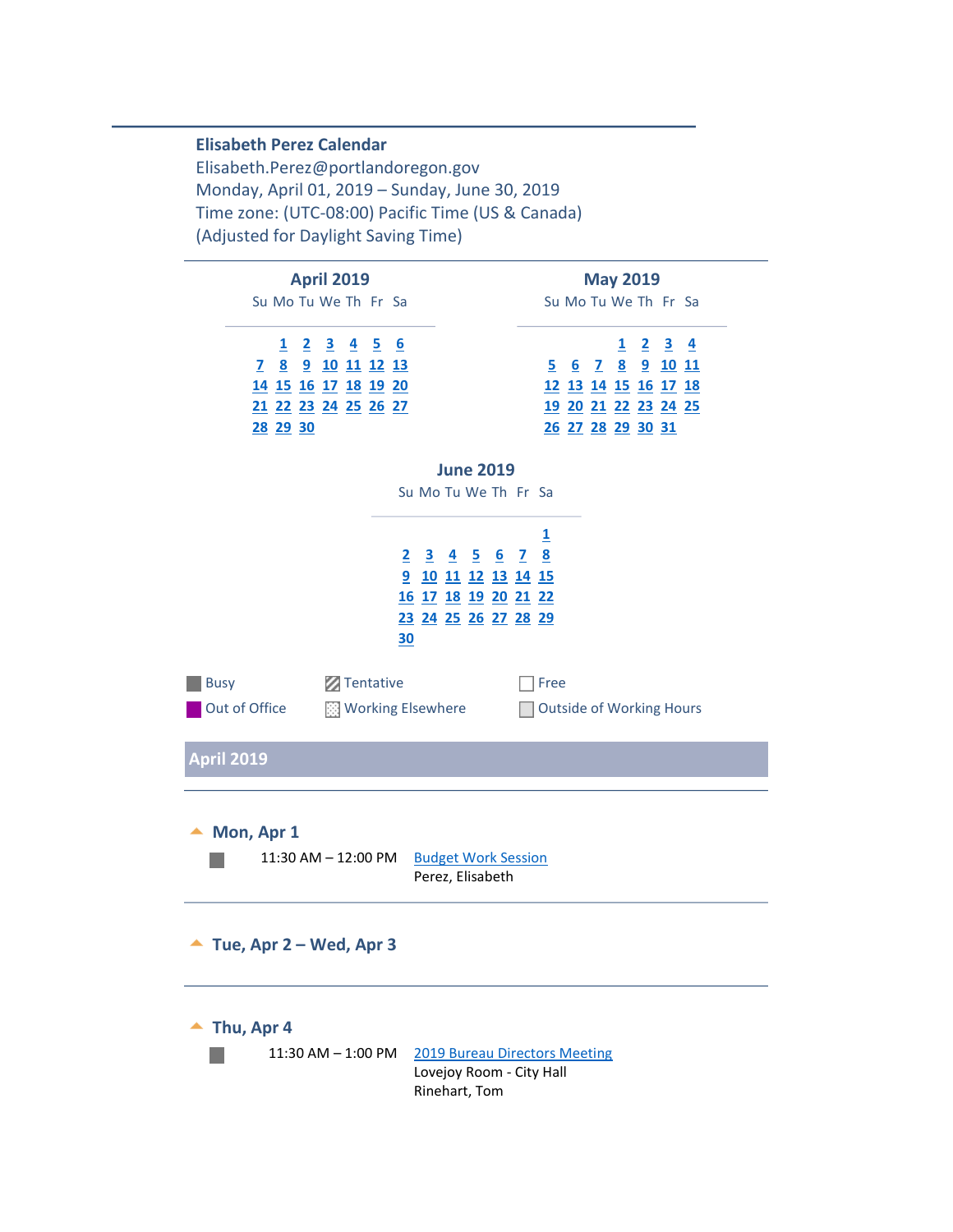<span id="page-1-4"></span><span id="page-1-3"></span><span id="page-1-2"></span><span id="page-1-1"></span><span id="page-1-0"></span>

| 11:00 AM - 1:00 PM Techfest NW talk<br>930 SW Hall St.                                                                                                                                        |
|-----------------------------------------------------------------------------------------------------------------------------------------------------------------------------------------------|
|                                                                                                                                                                                               |
|                                                                                                                                                                                               |
| $1:30$ PM $- 2:00$ PM<br>Open data discussion<br>City Hall / SW 5th & Jefferson St Max Station (SW 5th<br>Ave & Jefferson St, Portland, OR 97204, United States)<br>Dominguez Aguirre, Hector |
|                                                                                                                                                                                               |
| Elisabeth/Kevin Smart Cities check-in<br>Mayor's Office<br>Martin, Kevin                                                                                                                      |
| <b>Smart Cities Steering Committee meeting</b><br>Portland City Hall, Rose Room<br>Martin, Kevin                                                                                              |
|                                                                                                                                                                                               |
| Appoint Phoebe Ebright to the Open Signal Board of<br>Directors for term to expire November 30, 2020<br>(Report)<br>Portland City Hall<br>Dice, Tyler                                         |
|                                                                                                                                                                                               |
|                                                                                                                                                                                               |
| Meet: Leslie Morehead, Bobby Reagan about City Club<br><b>Friday Forum</b><br>Mayor's Conference Room<br>Perez, Elisabeth                                                                     |
|                                                                                                                                                                                               |

<span id="page-1-9"></span><span id="page-1-8"></span><span id="page-1-7"></span><span id="page-1-6"></span><span id="page-1-5"></span> $\overline{\phantom{0}}$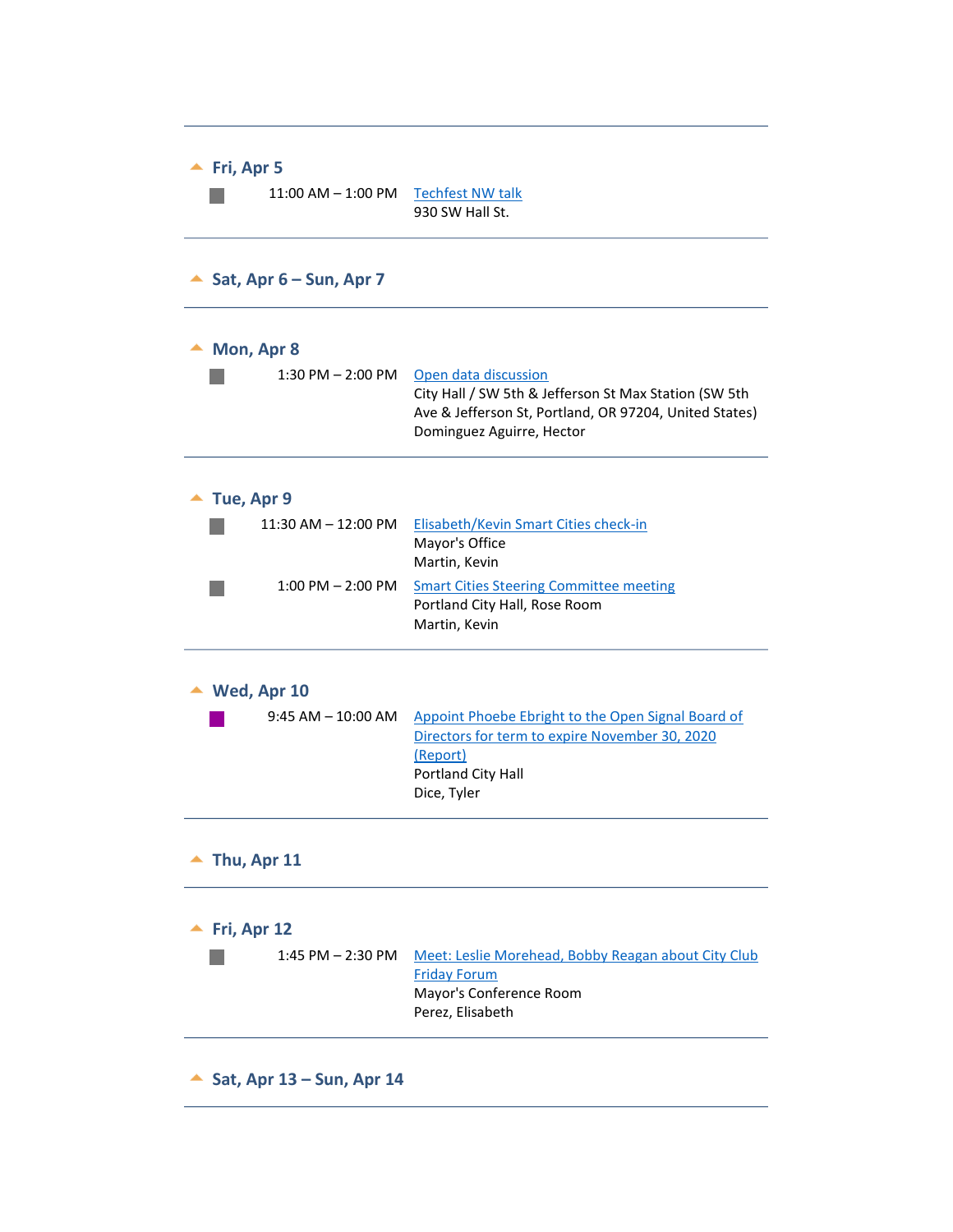<span id="page-2-2"></span><span id="page-2-1"></span><span id="page-2-0"></span>

| $\blacktriangle$ Mon, Apr 15 |                                                                                                                                        |  |
|------------------------------|----------------------------------------------------------------------------------------------------------------------------------------|--|
| $2:30$ PM $-3:10$ PM         | CAB briefing: 5G (Elisabeth Perez, Jennifer Li, Matt<br>Grumm, Anne Hill, Alex Bejarano)<br>City Hall Roseroom<br>CAB Agenda           |  |
|                              |                                                                                                                                        |  |
| $\blacktriangle$ Tue, Apr 16 |                                                                                                                                        |  |
| $9:00$ AM $-9:45$ AM         | Check in: Josh Eddings<br>Perez, Elisabeth                                                                                             |  |
| 10:00 AM – 10:30 AM          | Meet: Beth Fox, Fiber Expansion Update<br>Your office<br>Fox, Beth                                                                     |  |
| $3:15$ PM $-3:30$ PM         | <b>Staff check in</b><br>Rev Bur Rivers Conf Rm (20)<br>Li, Jennifer                                                                   |  |
| $\blacktriangle$ Wed, Apr 17 |                                                                                                                                        |  |
| $11:30$ AM $- 12:15$ PM      | Meet: Julie Omelchuck, Anita Lane, MHCRC duties and<br>hiring<br>Columbia Building 5th floor<br>Perez, Elisabeth                       |  |
| $3:00$ PM $-3:30$ PM         | Meet: Jennifer Li, Anne Hill, Wireless franchises<br>(rescheduled)<br>Rev Bur Rivers Conf Rm (20)<br>Li, Jennifer                      |  |
| Thu, Apr 18                  |                                                                                                                                        |  |
| $11:00$ AM $- 11:30$ AM      | Meet: Nina Carlson, Kat Rosenbaum, NW Natural Audit<br>Mayor's Ceremonial Office<br>Perez, Elisabeth                                   |  |
| $1:00$ PM $- 1:30$ PM        | City Charter Section 10-207 - Franchise objections and<br>public hearing<br>City Hall, 4th Floor Large Conference Room<br>Li, Jennifer |  |
| Fri, Apr 19                  |                                                                                                                                        |  |
| Sat, Apr 20 - Sun, Apr 21    |                                                                                                                                        |  |

<span id="page-2-6"></span><span id="page-2-5"></span><span id="page-2-4"></span><span id="page-2-3"></span> $\overline{\phantom{a}}$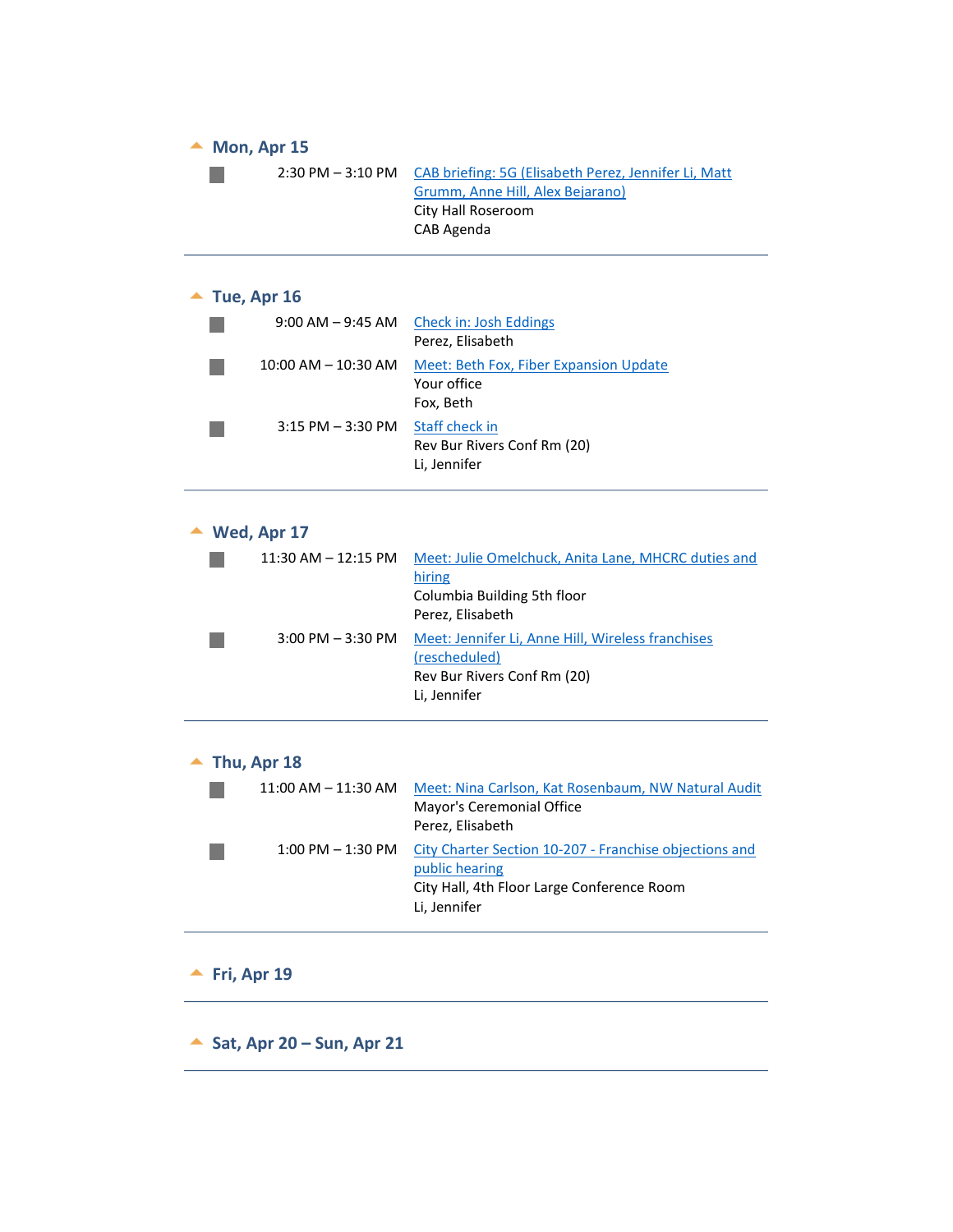<span id="page-3-7"></span><span id="page-3-6"></span><span id="page-3-5"></span><span id="page-3-4"></span><span id="page-3-3"></span><span id="page-3-2"></span><span id="page-3-1"></span><span id="page-3-0"></span>

| Mon, Apr 22               |                                                                                                    |
|---------------------------|----------------------------------------------------------------------------------------------------|
| $3:00$ PM $-3:30$ PM      | Josh Eddings Check-in<br>Rev Bur Vista Conf Rm (12)<br>Eddings, Joshua                             |
| Tue, Apr 23               |                                                                                                    |
| 9:00 AM – 9:45 AM         | Meet: open signal<br>Mayor's Ceremonial Office<br>Perez, Elisabeth                                 |
| $1:00$ PM $- 2:00$ PM     | <b>AP9 Budget Monitoring</b><br><b>Rivers Room</b><br>Stewart, Paul                                |
| Wed, Apr 24               |                                                                                                    |
| $1:00$ PM $- 2:00$ PM     | <b>SCPDX</b><br>Mayor's Ceremonial Office<br>Tran, Khanh                                           |
| $2:00$ PM $- 2:45$ PM     | <b>Human Centered Design</b><br>Case Study Coffee<br>Perez, Elisabeth                              |
| $3:00$ PM $-3:30$ PM      | <b>Audit notifications: Revenue/OCT relationship</b><br>Rev Bur Vista Conf Rm (12)<br>Li, Jennifer |
| $3:30$ PM $-$ 4:00 PM     | <b>AT&amp;T</b> wireless franchise<br>Jennifer's office<br>Li, Jennifer                            |
| Thu, Apr 25               |                                                                                                    |
| $1:00$ PM $-1:30$ PM      | <b>NW Natural Audit</b><br>Mayor's Ceremonial Office<br>Perez, Elisabeth                           |
| Fri, Apr 26               |                                                                                                    |
| $11:00$ AM $- 12:00$ PM   | <b>Chiefs of Staff Meeting</b><br>Mayor's Conference Room<br>Dennis, Kristin                       |
| Sat, Apr 27 - Sun, Apr 28 |                                                                                                    |
| Mon, Apr 29               |                                                                                                    |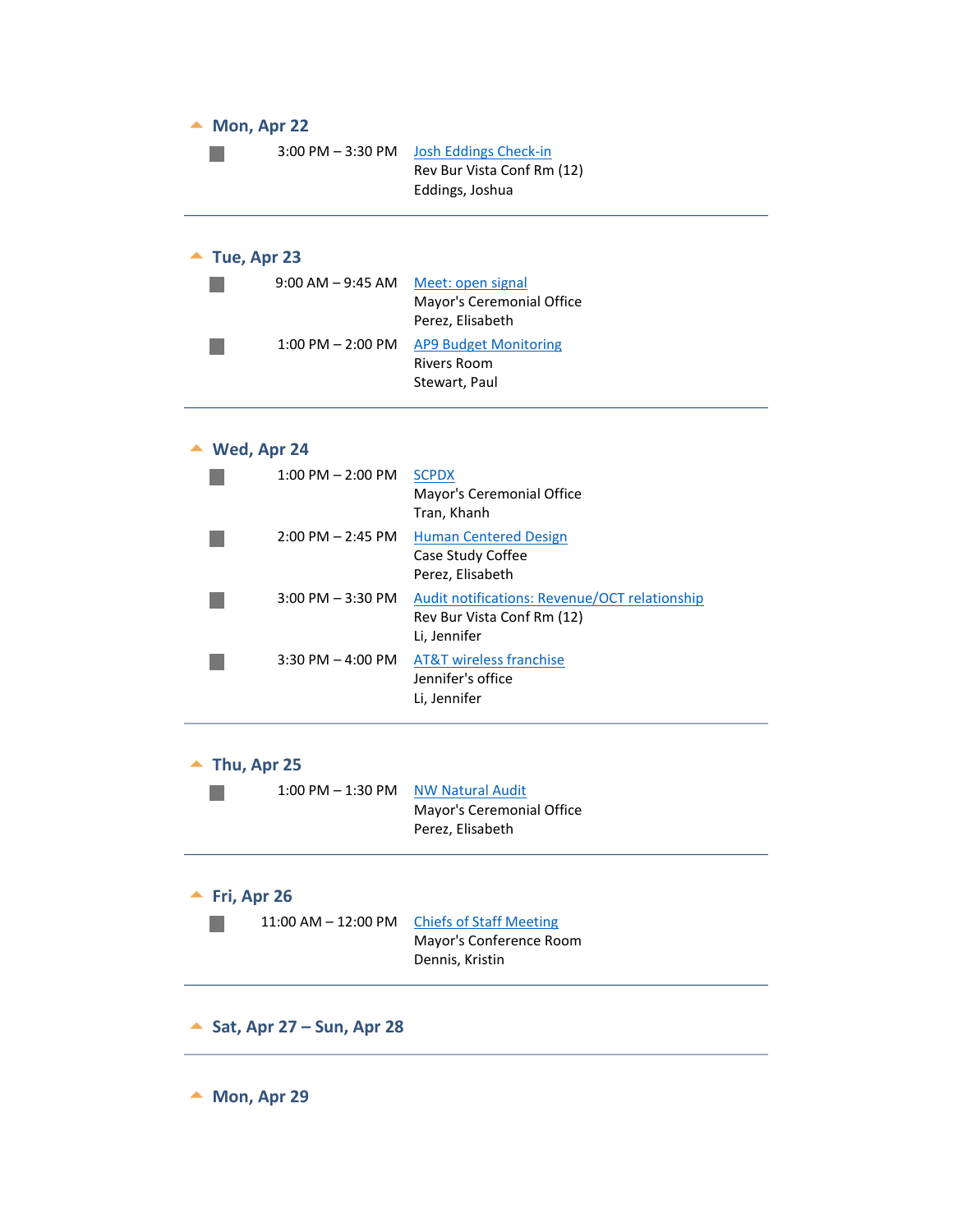<span id="page-4-7"></span><span id="page-4-6"></span><span id="page-4-5"></span><span id="page-4-4"></span><span id="page-4-3"></span><span id="page-4-2"></span><span id="page-4-1"></span><span id="page-4-0"></span>

| Tue, Apr 30<br>$1:00$ PM $-3:00$ PM | <b>Technical Committee Meeting - Fiber Consortium</b><br>Rev Bur Rivers Conf Rm (20)<br>Fox, Beth                |  |
|-------------------------------------|------------------------------------------------------------------------------------------------------------------|--|
| <b>May 2019</b>                     |                                                                                                                  |  |
|                                     |                                                                                                                  |  |
| Wed, May 1                          |                                                                                                                  |  |
| 10:30 AM – 11:00 AM                 | Jennifer Li check in<br>Mayor's Small Conference Room<br>Perez, Elisabeth                                        |  |
| Thu, May 2                          |                                                                                                                  |  |
| $11:30$ AM $-1:00$ PM               | <b>2019 Bureau Directors Meeting</b><br>Lovejoy Room - City Hall<br>Rinehart, Tom                                |  |
| $2:00$ PM $-3:00$ PM                | Rebecca Gibbons Check-in<br>40 lbs<br>Gibbons, Rebecca                                                           |  |
| Fri, May 3                          |                                                                                                                  |  |
| 11:30 AM – 12:30 PM                 | Candidate Interview - MHCRC/OCT Coordinator II<br><b>Temporary Appointment</b><br>JSO Office<br>Omelchuck, Julie |  |
| Sat, May $4 - Sun$ , May 5          |                                                                                                                  |  |
| Mon, May 6                          |                                                                                                                  |  |
| $3:30$ PM $-$ 4:15 PM               | <b>Meet: Michael Hanna</b><br>Caffe Umbria: 710 Madison St.<br>Perez, Elisabeth                                  |  |
| Tue, May 7                          |                                                                                                                  |  |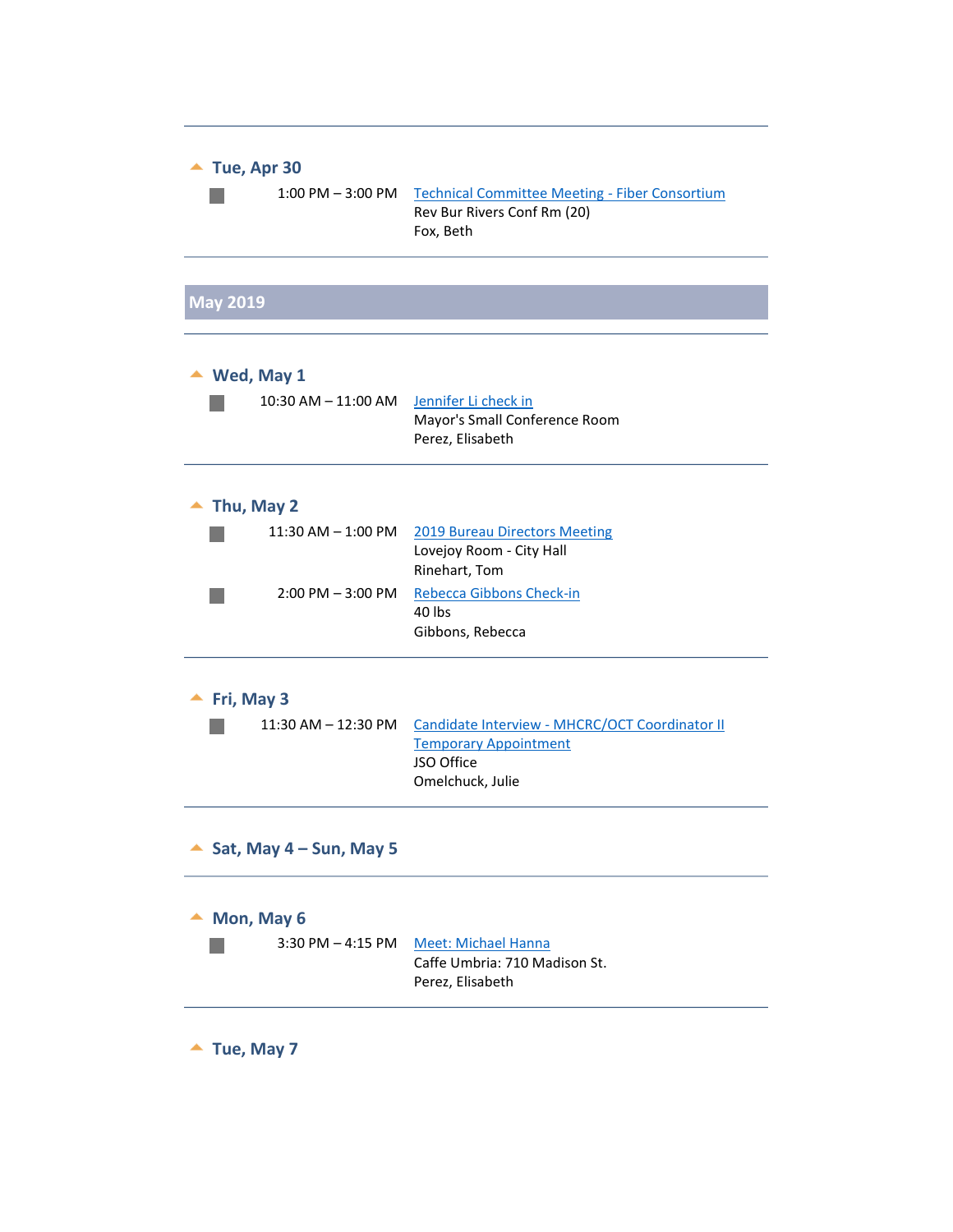| $9:30$ AM $-10:15$ AM | <b>Training: Lobbyist Regulations Overview</b><br>City Hall Auditor's Office, Rm 130 |
|-----------------------|--------------------------------------------------------------------------------------|
| $2:00$ PM $-3:00$ PM  | Scroggin, Deborah<br>Check in<br>Risetto Roasters at KOIN building<br>Li, Jennifer   |

# **Wed, May 8**

<span id="page-5-0"></span>

| $9:00$ AM $-$ 10:00 AM                    | Updated invitation: PREPHub General Update @ Every<br>2 months from 9am to 10am on the second Wednesday<br>from Wed May 8 to Tue Jul 9 (PDT)<br>(elisabeth.perez@portlandoregon.gov)<br>TREC Conference Room + Call in, 170-05 Fourth Ave<br>Building, 1900 SW Fourth Ave, Portland, OR<br>Kristin Tufte |
|-------------------------------------------|----------------------------------------------------------------------------------------------------------------------------------------------------------------------------------------------------------------------------------------------------------------------------------------------------------|
| $11:00 \, \text{AM} - 11:30 \, \text{AM}$ | Daimler AV<br>Mayor's Conference Room<br>Perez, Elisabeth                                                                                                                                                                                                                                                |
| $3:00$ PM $-$ 4:00 PM                     | <b>ITS</b><br>Rev Bur Vista Conf Rm (12)<br>Li, Jennifer                                                                                                                                                                                                                                                 |

- <span id="page-5-2"></span><span id="page-5-1"></span>**Thu, May 9 – Fri, May 10**
- <span id="page-5-4"></span><span id="page-5-3"></span>**Sat, May 11 – Sun, May 12**
- <span id="page-5-5"></span> $M$  Mon, May 13
- <span id="page-5-6"></span> $\blacktriangle$  Tue, May 14
- <span id="page-5-7"></span> $\triangle$  Wed, May 15

 $\blacktriangle$  Thu, May 16

<span id="page-5-8"></span>

| $10:30$ AM $- 11:00$ AM | <b>Meet: Andrew Schwartz</b><br>caffe umbria- 710 SW Madison<br>Perez, Elisabeth |
|-------------------------|----------------------------------------------------------------------------------|
| 11:30 AM - 12:00 PM     | <b>OCT Staffing Questions</b><br><b>Phone Meeting</b><br>Lane, Anita             |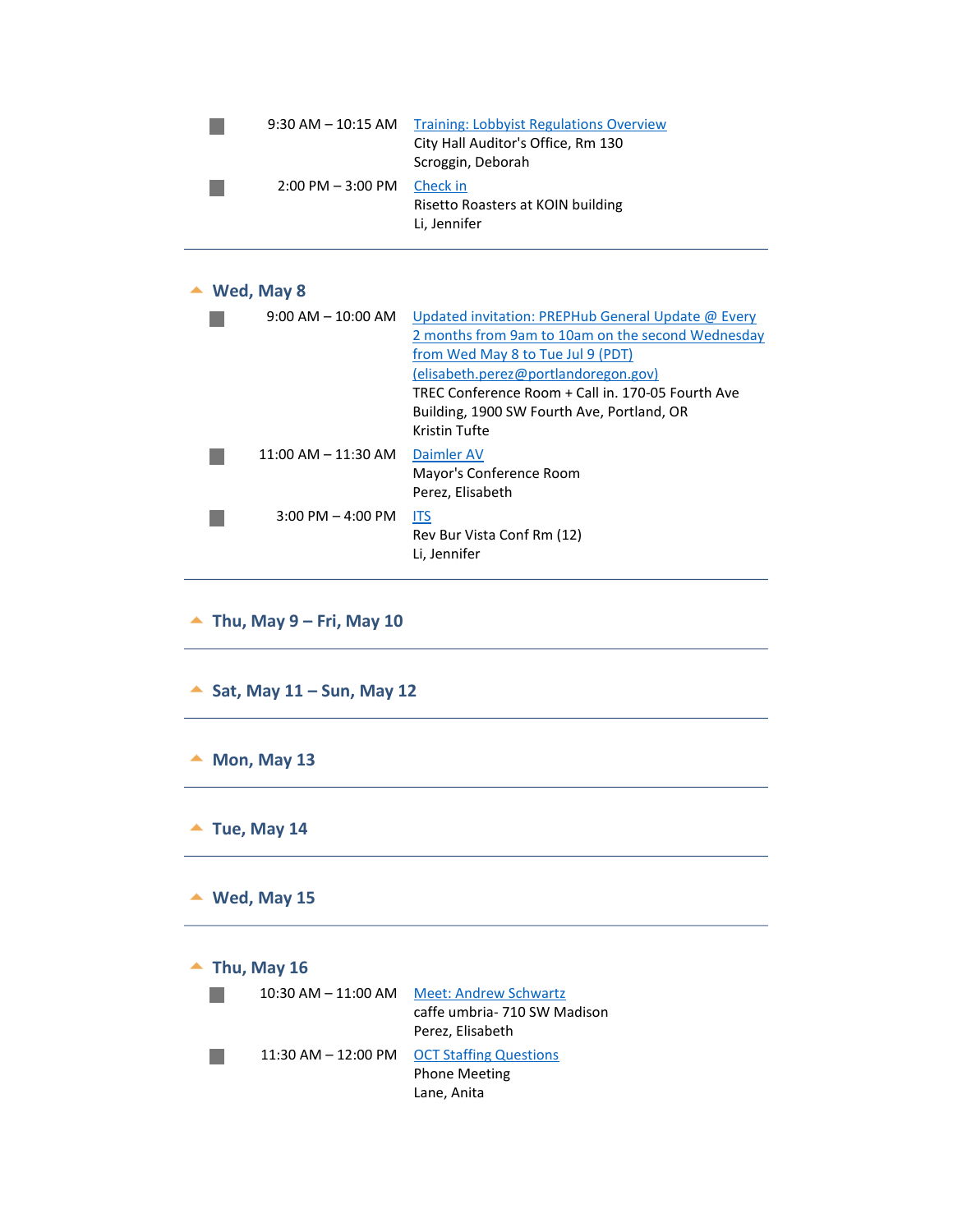<span id="page-6-0"></span>

| $2:00$ PM $- 2:45$ PM                  | Digital Commonwealth Alliance/OCT<br>Mayor's Ceremonial Office<br>Perez, Elisabeth |
|----------------------------------------|------------------------------------------------------------------------------------|
| Fri, May 17<br>$11:00$ AM $- 11:30$ AM | Utilities check in<br>Rev Bur Vista Conf Rm (12)<br>Li, Jennifer                   |

<span id="page-6-2"></span><span id="page-6-1"></span>**Sat, May 18 – Sun, May 19** 

#### ▲ Mon, May 20

<span id="page-6-3"></span>

| $1:00$ PM $- 2:00$ PM | <b>OCT Move</b><br>Congress Center, Rm 507, Floor 5, 10-12 ppl<br>Rivera, Aaron                                                                                                      |
|-----------------------|--------------------------------------------------------------------------------------------------------------------------------------------------------------------------------------|
| $2:00$ PM $- 2:30$ PM | Updated invitation with note: PREPHub Executive<br>Committee Call @ Mon May 20, 2019 2pm - 2:30pm<br>(PDT) (elisabeth.perez@portlandoregon.gov)<br>zoom (see below)<br>Kristin Tufte |
| $3:30$ PM $-4:00$ PM  | Elisabeth/Kevin Smart Cities check-in<br>TBD<br>Martin, Kevin                                                                                                                        |

<span id="page-6-4"></span> $\blacktriangle$  Tue, May 21

|  | Wed, May 22 |  |
|--|-------------|--|
|--|-------------|--|

<span id="page-6-5"></span>

| $1:00$ PM $- 2:00$ PM | Updated invitation: Municipal Broadband Partners @ |
|-----------------------|----------------------------------------------------|
|                       | Wed May 22, 2019 1pm - 2pm (PDT)                   |
|                       | (elisabeth.perez@portlandoregon.gov)               |
|                       | MULTNOMAH-4th Flr-Oak (25 seats) @ 45.51271, -     |
|                       | 122.66032                                          |
|                       | kim.garcia@multco.us                               |
|                       |                                                    |

- <span id="page-6-7"></span><span id="page-6-6"></span>**Thu, May 23 – Fri, May 24**
- <span id="page-6-9"></span><span id="page-6-8"></span>**Sat, May 25 – Sun, May 26**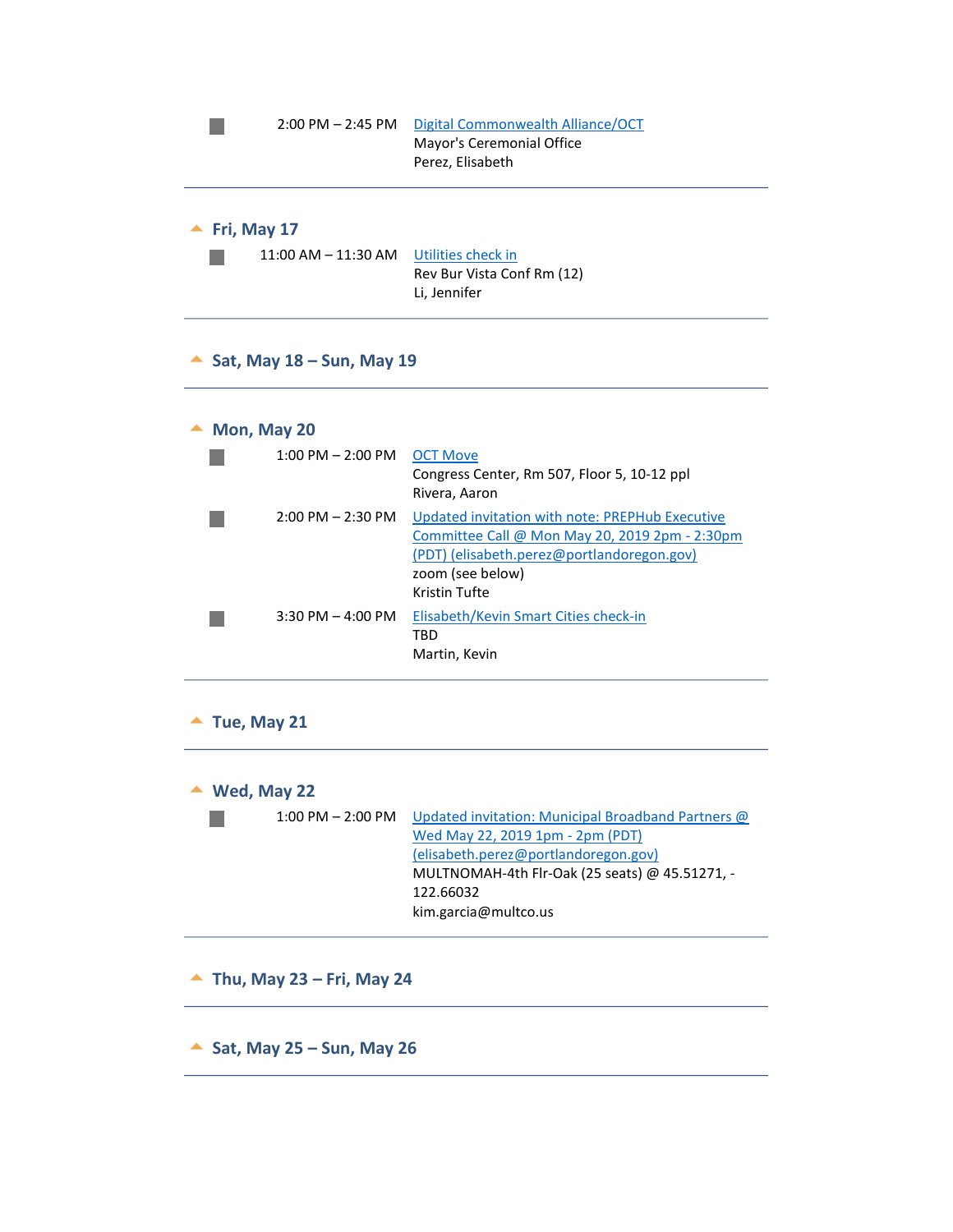<span id="page-7-2"></span><span id="page-7-1"></span><span id="page-7-0"></span>

| Mon, May 27 |                         |                                                                                          |
|-------------|-------------------------|------------------------------------------------------------------------------------------|
|             | Tue, May 28             |                                                                                          |
|             | $2:00$ PM $- 2:30$ PM   | <b>SCSC Planning Meeting</b><br>Online meeting<br>Kendrick, Christine                    |
|             | Wed, May 29             |                                                                                          |
|             | $1:00$ PM $- 2:00$ PM   | <b>OCT AP10 Budget Monitoring</b><br>Columbia Square TBD<br>Stewart, Paul                |
|             | Thu, May 30             |                                                                                          |
|             | $11:00$ AM $- 12:00$ PM | check in<br>Julie's office?<br>Perez, Elisabeth                                          |
|             | Fri, May 31             |                                                                                          |
|             | $9:30$ AM $-$ 10:00 AM  | check in: Maja Haium<br>your office<br>Perez, Elisabeth                                  |
|             | $11:00$ AM $- 12:00$ PM | Open Signal Grant Agreement final edits<br>Mayor's Ceremonial Office<br>Perez, Elisabeth |
|             |                         |                                                                                          |

# <span id="page-7-4"></span><span id="page-7-3"></span>**June 2019**

#### <span id="page-7-6"></span><span id="page-7-5"></span>**Sat, Jun 1 – Sun, Jun 2**

<span id="page-7-7"></span>

| $\triangle$ Mon, Jun 3                            |                                                     |
|---------------------------------------------------|-----------------------------------------------------|
| $6:30 \text{ PM} - 9:00 \text{ PM}$ MHCRC Meeting |                                                     |
|                                                   | Open Signal - 2766 NE Martin Luther King Jr. Blvd., |
|                                                   | Portland, 97212                                     |
|                                                   | Omelchuck, Julie                                    |
|                                                   |                                                     |

<span id="page-7-8"></span> $\blacktriangle$  Tue, Jun 4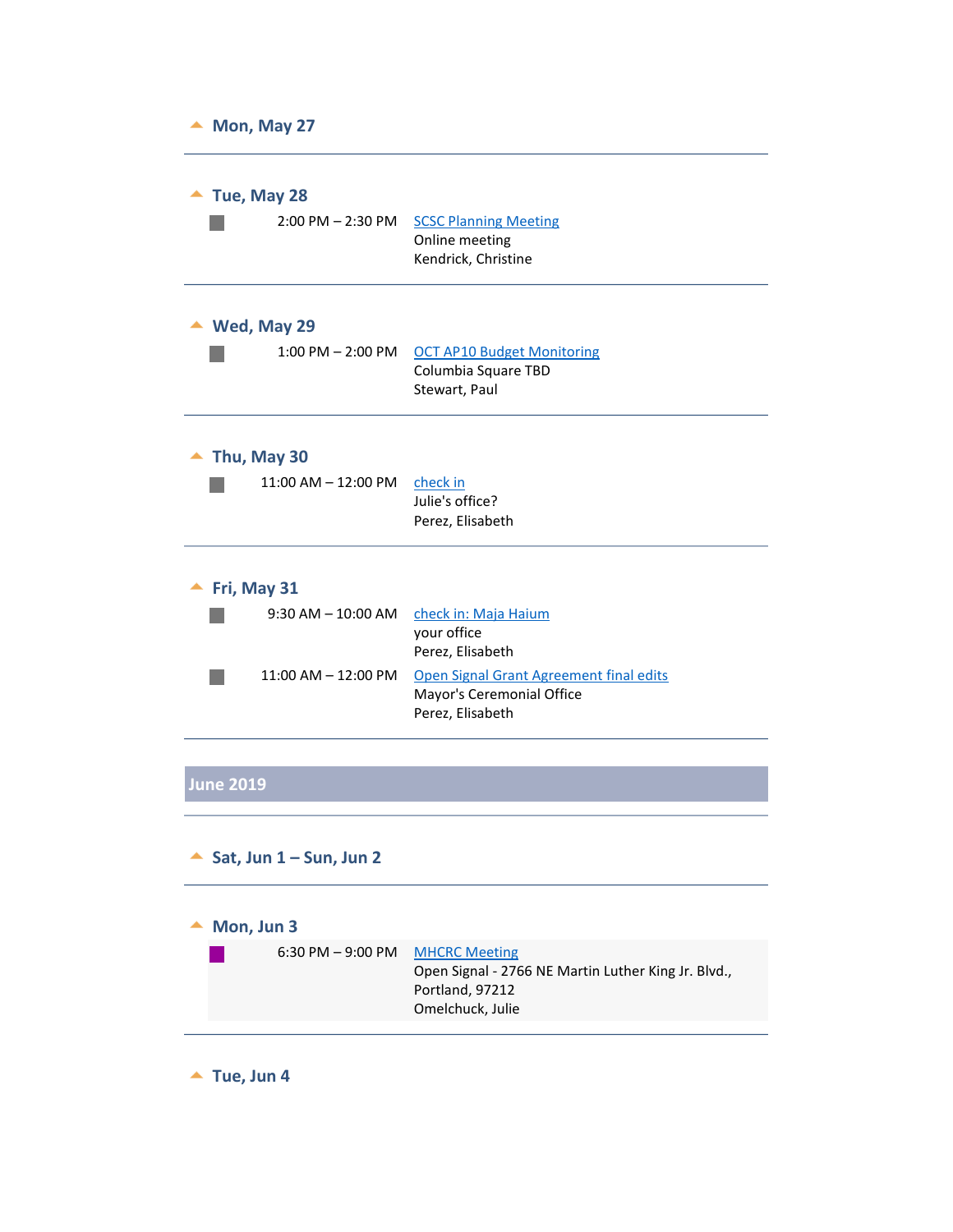<span id="page-8-1"></span><span id="page-8-0"></span>

|            | $2:00$ PM $- 2:30$ PM             | audit review<br>Rev Bur Vista Conf Rm (12)<br>Perez, Elisabeth                                                                                                                                 |
|------------|-----------------------------------|------------------------------------------------------------------------------------------------------------------------------------------------------------------------------------------------|
|            | Wed, Jun 5                        |                                                                                                                                                                                                |
|            | $8:00$ AM $-8:30$ AM              | mayor briefing                                                                                                                                                                                 |
|            | $8:15$ AM $-9:15$ AM              | <b>Council Briefing with Mustafa</b><br>Ted's Office<br>Wheeler, Ted                                                                                                                           |
|            | $9:30$ AM $-10:00$ AM             | 1st reading - Grant a franchise to XO Communications<br>Services LLC. for telecommunications services and<br>facilities, for a period of 10 years. (Ordinance)<br>City Hall<br>Riddick, Melvin |
|            |                                   |                                                                                                                                                                                                |
|            | Thu, Jun 6                        |                                                                                                                                                                                                |
|            | 11:30 AM - 1:00 PM                | <b>2019 Bureau Directors Meeting</b><br>Lovejoy Room - City Hall<br>Rinehart, Tom                                                                                                              |
| Fri, Jun 7 |                                   |                                                                                                                                                                                                |
|            | Sat, Jun 8 – Sun, Jun 9           |                                                                                                                                                                                                |
|            |                                   |                                                                                                                                                                                                |
|            | Mon, Jun 10<br>9:30 AM – 10:15 AM | <b>RG/EP check in</b><br>Rev Bur Vista Conf Rm (12)<br>Perez, Elisabeth                                                                                                                        |
|            | $1:00$ PM $-1:45$ PM              | <b>Digital Equity grant</b><br>Mayor's Conference Room<br>Perez, Elisabeth                                                                                                                     |

<span id="page-8-6"></span><span id="page-8-5"></span><span id="page-8-4"></span><span id="page-8-3"></span><span id="page-8-2"></span>1:00 PM - 2:30 PM Smart Cities Steering Committee meeting City Hall, Lovejoy Room Martin, Kevin

 $\mathbb{R}^n$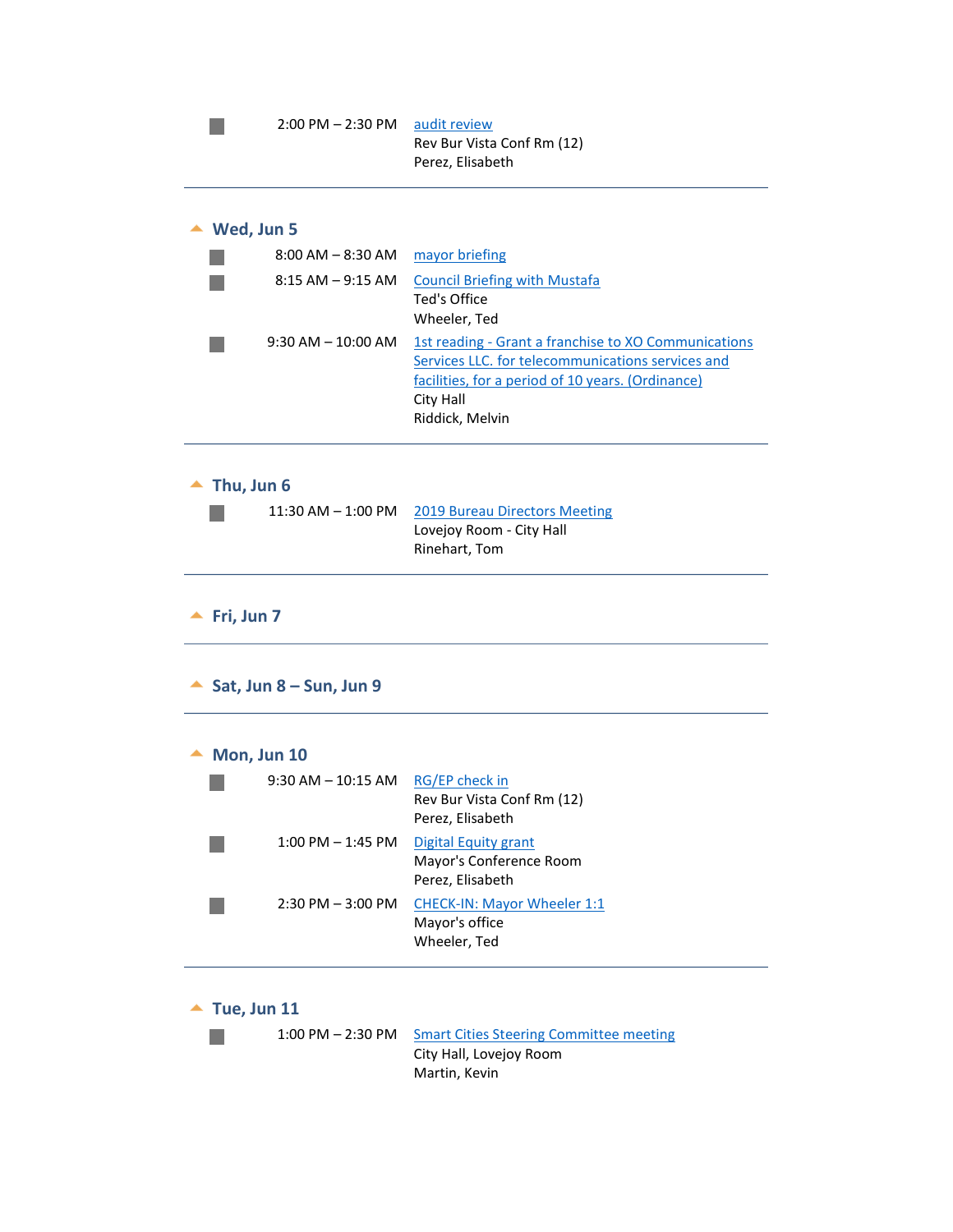| $1:45$ PM $- 2:15$ PM | NH/EP meet<br>City Hall Atrium<br>Perez, Elisabeth                                                                 |
|-----------------------|--------------------------------------------------------------------------------------------------------------------|
| $2:30$ PM $-3:30$ PM  | City of Portland/PGE Audit Meeting<br>121 SW Morrison Street - 11th Floor (GSB Law)<br>Hooyman, Nicholas           |
| $6:00$ PM $-9:00$ PM  | <b>Coalition of Communities of Color Summer Soiree</b><br>Revolution Hall, 1300 SE Stark St #203<br>Arreola, Mayra |

### **Wed, Jun 12**

<span id="page-9-0"></span>

| $11:00$ AM $-12:00$ PM | Public Policy mtg.<br>Rev Bur Vista Conf Rm (12)<br>Coulter, Bea                            |
|------------------------|---------------------------------------------------------------------------------------------|
| $12:15$ PM $-1:15$ PM  | <b>Staff Meeting</b><br>Rev Bur Vista Conf Rm (12)<br>Perez, Elisabeth                      |
| $2:00$ PM $-3:00$ PM   | <b>Privacy Workgroup Planning</b><br>Online meeting; BPS Conf 7G (8)<br>Kendrick, Christine |

# $\blacktriangle$  Thu, Jun 13

<span id="page-9-1"></span>

| $11:00$ AM $- 11:45$ AM | annual performance review<br>your office<br>Perez, Elisabeth                                                              |
|-------------------------|---------------------------------------------------------------------------------------------------------------------------|
| $11:45$ AM $- 12:10$ PM | Check in<br>Li, Jennifer                                                                                                  |
| $12:15$ PM $-1:00$ PM   | <b>Prep for Workshops</b><br>TBD<br>Lane, Anita                                                                           |
| $1:00$ PM $-1:45$ PM    | <b>Annual Performance</b><br>your office<br>Perez, Elisabeth                                                              |
| $3:00$ PM $-6:00$ PM    | PPS TechSmart year-end celebration<br>3384 SE Division St, Olympia Provisions Public House -<br>Patio<br>Omelchuck, Julie |

# **Fri, Jun 14**

<span id="page-9-2"></span>

|  | 9:30 AM – 11:30 AM – Organizational Development Workshops |
|--|-----------------------------------------------------------|
|  | Columbia Square, Rm 518, Floor 5, 10-12 ppl               |
|  | Lane. Anita                                               |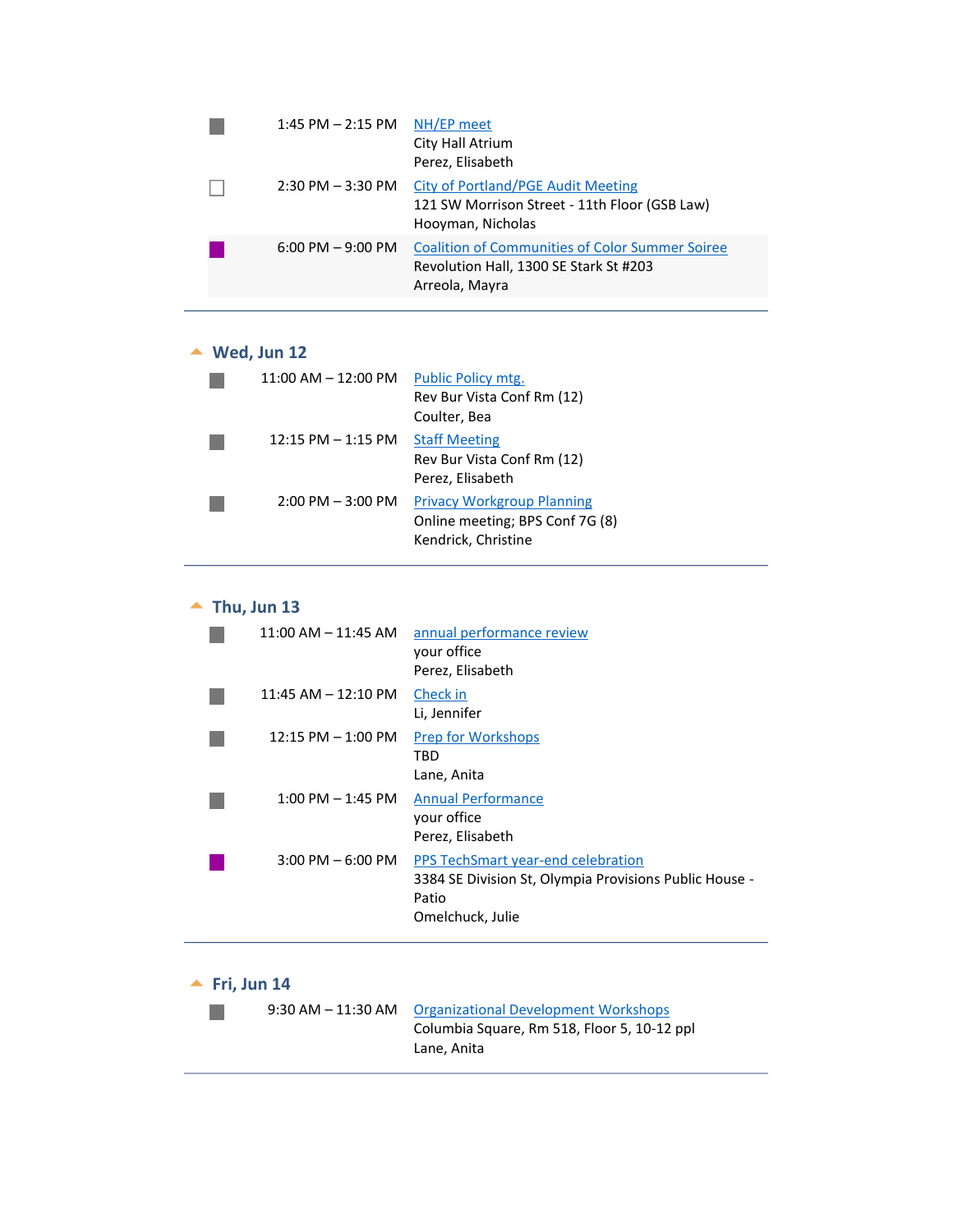#### <span id="page-10-1"></span><span id="page-10-0"></span>**Sat, Jun 15 – Sun, Jun 16**

#### ▲ Mon, Jun 17

<span id="page-10-2"></span>

| $1:00$ PM $-$ 1:30 PM | <b>Crown Castle prep</b><br>Revenue Division- 6th floor Columbia Building<br>Perez, Elisabeth |
|-----------------------|-----------------------------------------------------------------------------------------------|
| $2:30$ PM $-3:00$ PM  | JSO-EP work check-in<br>JSO Office<br>Omelchuck, Julie                                        |
| $3:30$ PM $-$ 4:00 PM | <b>ULF Monday Check in</b><br>Rev Bur Vista Conf Rm (12)<br>Perez, Elisabeth                  |

# $\triangle$  Tue, Jun 18

<span id="page-10-3"></span>

| $8:30$ AM $-9:00$ AM   | <b>Crown Castle</b><br>Mayor's Ceremonial Office<br>Chisek, Kyle                                         |
|------------------------|----------------------------------------------------------------------------------------------------------|
| $9:00$ AM $- 10:00$ AM | <b>FW: Team of Awesomeness</b><br><b>Rev Bur Vista</b><br>Haium, Maja                                    |
| $12:30$ PM $- 1:00$ PM | <b>Frontier Meeting Prep</b><br>Julie's Office<br>Hooyman, Nicholas                                      |
| $1:30$ PM $- 2:00$ PM  | <b>Broadband, Equity, MHCRC Monday (Tues) check in</b><br>Rev Bur Vista Conf Rm (12)<br>Perez, Elisabeth |
| $2:00$ PM $- 2:45$ PM  | <b>EP/RG check in</b><br>TBD (out of office?)<br>Perez, Elisabeth                                        |
| $3:00$ PM $-3:20$ PM   | ULF quick check in<br>Rev Bur Vista Conf Rm (12)<br>Perez, Elisabeth                                     |
| $4:00$ PM $-5:00$ PM   | <b>Council Briefing</b><br>Ted's Office<br>Wheeler, Ted                                                  |
|                        |                                                                                                          |

#### **Wed, Jun 19**

<span id="page-10-4"></span>

| $10:00$ AM $ 11:00$ AM | <b>MHCRC Budget - Portland City Council 10:00 Time</b> |
|------------------------|--------------------------------------------------------|
|                        | Certain                                                |
|                        | Portland City Hall - 1221 SW 4th Ave., Portland, OR    |
|                        | 97204                                                  |
|                        | Omelchuck, Julie                                       |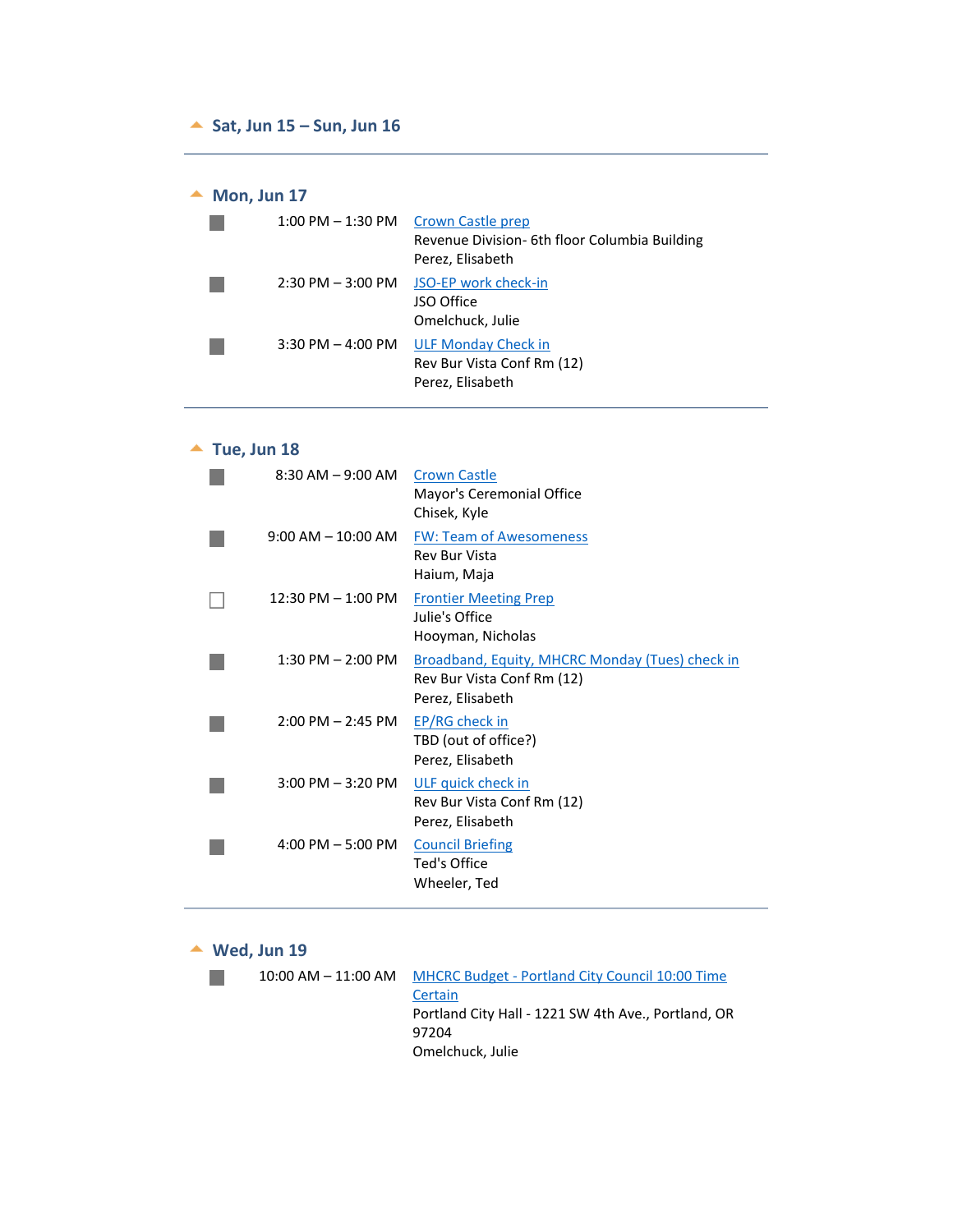| 11:00 AM – 11:30 AM     | <b>Meet: Kristin Dennis</b><br>Mayor's Conference Room<br>Dennis, Kristin                                                                                                                                                                                       |
|-------------------------|-----------------------------------------------------------------------------------------------------------------------------------------------------------------------------------------------------------------------------------------------------------------|
| $11:30$ AM $- 12:30$ PM | <b>Frontier - Transfer of Franchise meeting</b><br>Rev Bur Vista Conf Rm (12)<br>Coulter, Bea                                                                                                                                                                   |
| $12:30$ PM $-1:00$ PM   | travel                                                                                                                                                                                                                                                          |
| $1:00$ PM $- 2:00$ PM   | Updated invitation: Broadband partners @ Wed Jun 19,<br>2019 1pm - 2pm (PDT)<br>(elisabeth.perez@portlandoregon.gov)<br>501 SE Hawthorne Blvd, Portland, OR 97214, USA,<br>MULTNOMAH-5th Flr-Copper (16 seats) @ 45.51271, -<br>122.66032<br>bob.leek@multco.us |
| $2:00$ PM $- 2:30$ PM   | travel                                                                                                                                                                                                                                                          |
| $2:30$ PM $-$ 4:00 PM   | <b>HOLD: Privacy Principles Resolution @ City Council</b><br>Martin, Kevin                                                                                                                                                                                      |
| $3:45$ PM $-4:15$ PM    | <b>Copy: Open Signal Operations Grant Agreement Time</b><br>Certain (emergency)<br>Portland City Hall - 1221 SW 4th Ave., Portland, OR<br>97204<br>Perez, Elisabeth                                                                                             |

# **Thu, Jun 20**

<span id="page-11-0"></span>

| $9:00$ AM $-9:30$ AM                 | FTI Training for Non-GLDEP Staff<br>Rev Bur Sunset Conf Rm (6)<br>Kabala, Seth                                         |
|--------------------------------------|------------------------------------------------------------------------------------------------------------------------|
| $10:30$ AM $- 11:00$ AM              | <b>Check-In Meeting</b><br>OCT<br>Lane, Anita                                                                          |
| $12:00 \text{ PM} - 1:00 \text{ PM}$ | June: A Workshop It! Digital Access<br>Rose Room, City Hall<br>Johnson, Joanne                                         |
| $1:00 \text{ PM} - 1:30 \text{ PM}$  | Elisabeth/Kevin Smart Cities check-in<br>BPS Exec Conf Room; 1900 SW 4th Ave, 7th floor<br>Martin, Kevin               |
| $2:15$ PM $-3:45$ PM                 | Oregon Summer Fellows Institute: City of Portland<br>Hatfield alumni panel<br>City Hall - Rose Room<br>Carney, Shannon |
| $4:00$ PM $-5:00$ PM                 | <b>City Club Friday Forum Prep</b><br>Rev Bur Vista Conf Rm (12)<br>Perez, Elisabeth                                   |

<span id="page-11-1"></span>**Fri, Jun 21**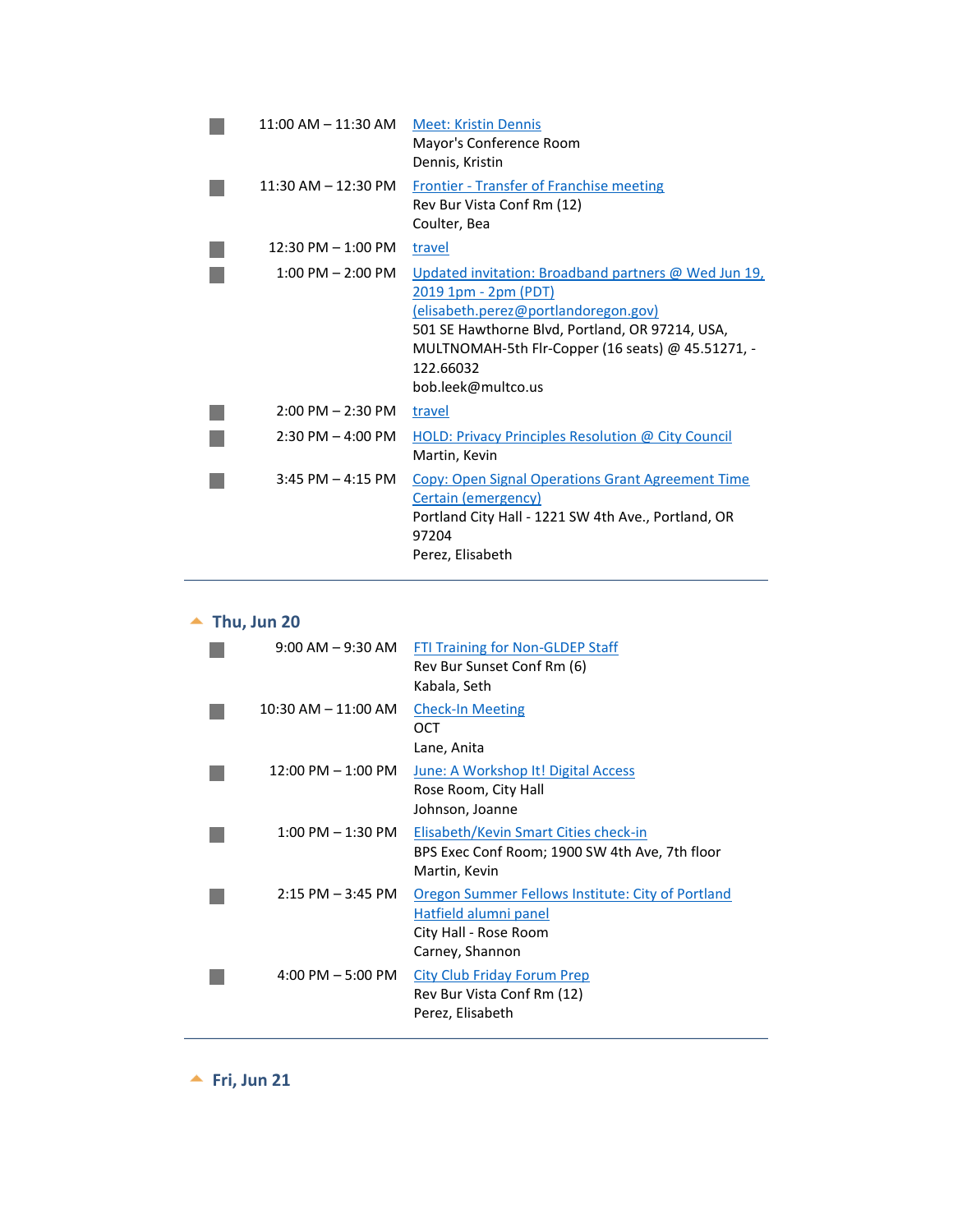| $9:30$ AM $-11:00$ AM  | Part Two: Organizational Development Workshop<br>Columbia Square, Rm 518, Floor 5, 10-12 ppl<br>Lane, Anita |
|------------------------|-------------------------------------------------------------------------------------------------------------|
| $11:00$ AM $- 2:00$ PM | Speak: City Club Friday Forum                                                                               |
| $3:00$ PM $-3:45$ PM   | Calendar tutorial<br>Mayor's Office<br>Perez, Elisabeth                                                     |

# <span id="page-12-1"></span><span id="page-12-0"></span>**Sat, Jun 22 – Sun, Jun 23**

# **Mon, Jun 24**

<span id="page-12-2"></span>

| $9:00$ AM $-9:30$ AM                 | <b>Automated Vehicle Permit Briefing</b><br>Congress Center, Rm 528, Floor 5, 10-12 ppl<br>Pearce, Art |
|--------------------------------------|--------------------------------------------------------------------------------------------------------|
| $11:30$ AM $-12:00$ PM               | <b>ULF Monday Meeting</b><br>Rev Bur Vista Conf Rm (12)<br>Perez, Elisabeth                            |
| $12:00$ PM $- 12:15$ PM              | Free                                                                                                   |
| $12:15 \text{ PM} - 1:15 \text{ PM}$ | <b>Meet: Commissioner Hansen</b>                                                                       |
|                                      | TRD<br>Perez, Elisabeth                                                                                |
| 6:30 PM $-$ 9:00 PM                  | <b>MHCRC Meeting</b><br>MetroEast - 829 NE 8th St, Gresham, OR 97030<br>Coulter, Bea                   |

#### ▲ Tue, Jun 25

<span id="page-12-3"></span>

| $11:15$ AM $- 12:00$ PM | EP-JSO work check-in<br>JSO Office<br>Omelchuck, Julie                                                             |
|-------------------------|--------------------------------------------------------------------------------------------------------------------|
| $12:00$ PM $-1:00$ PM   | Privacy coordinating group kick-off meeting<br>City Hall - Pettygrove conference room<br>Dominguez Aguirre, Hector |
| $2:00$ PM $- 2:30$ PM   | <b>SCSC Planning Meeting</b><br>Online meeting<br>Kendrick, Christine                                              |

# **Wed, Jun 26**

n.

 $\mathcal{L}_{\mathcal{A}}$ 

<span id="page-12-4"></span>

| $12:00$ PM $- 2:30$ PM | <b>Organizational Development Workshop</b>       |
|------------------------|--------------------------------------------------|
|                        | Columbia Square, Rm 503, Floor 5, 19-23 ppl      |
|                        | Lane, Anita                                      |
| $2:30$ PM $-3:30$ PM   | [DIN] Digital Inclusion Network meeting          |
|                        | Open Signal, 2766 NE Martin Luther King Jr Blvd, |